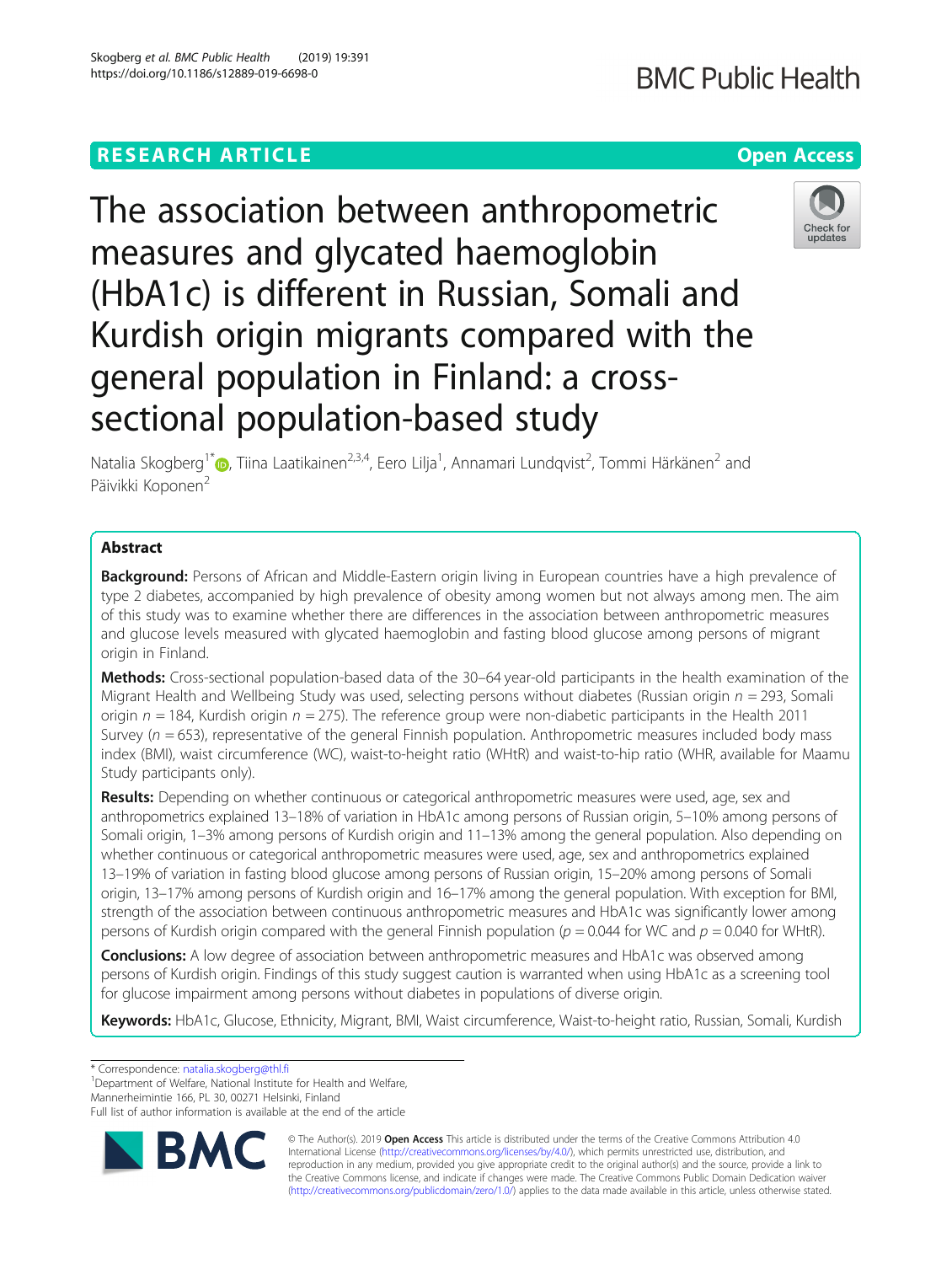## Background

According to 2015 estimates, 415 million persons have been diagnosed with type 2 diabetes (T2D) and a further 193 million persons were unaware of having the condition [[1\]](#page-10-0). Prevention and early detection of persons at increased risk for T2D plays a central role in counteracting the growing burden of disease [[2](#page-10-0)]. It is well established that obesity, particularly abdominal obesity, is a central precursor to T2D [[3](#page-10-0)]. Increase in weight is proportionally associated with increase in glucose levels and hence increased risk for T2D [\[4](#page-10-0)]. Glucose levels are measured with fasting blood glucose, 2-h blood glucose levels following an oral glucose tolerance test or glycated haemoglobin (HbA1c) [[5\]](#page-10-0). While there is a general consensus that blood glucose and HbA1c may be used interchangeably for detecting T2D, use of HbA1c for screening of pre-diabetes is disputed. The American Diabetes Association (ADA) recom-mends the use of HbA1c in pre-diabetes screening [[6](#page-10-0)], whereas the World Health Organisation (WHO) calls for caution due to scarcity and inconclusiveness of evidence on the degree of correlation between fasting blood glucose and HbA1c [\[5](#page-10-0)]. In particular, there is a scarcity of previous research on the correlation between fasting blood glucose and HbA1c among persons of Middle-Eastern and African origin without diabetes [\[7,](#page-10-0) [8](#page-10-0)]. In previous studies, fasting blood glucose and HbA1c had a relatively good degree of correlation in the Iranian population [[9\]](#page-10-0), whereas a low degree of correlation was found among persons of African origin [[8\]](#page-10-0).

It is estimated that 65–80% of T2D cases can be prevented through a reduction of overweight and obesity [[10](#page-10-0)]. For this reason, measurements of general obesity with BMI and abdominal obesity with WC are central components of non-invasive T2D risk assessment tools commonly used in clinical practice [[11\]](#page-10-0). In addition to BMI and WC, obesity can also be measured with other anthropometric measures, including waist-to-height ratio (WHtR) and waist-to-hip ratio (WHR) [\[4](#page-10-0), [12\]](#page-10-0). The advantage of WHtR is that it reflects accumulation of surplus fat in the abdomen area as well as intra-individual differences in height [\[13](#page-10-0), [14](#page-10-0)]. Waist-to-hip ratio (WHR) has been used to a lesser extent as it is mainly considered to be an indicator of body shape rather than of accumulation of fat in the abdomen area [[4\]](#page-10-0).

Majority of studies on the association between obesity and T2D have been conducted among predominantly White populations in high-income countries [[11,](#page-10-0) [15](#page-10-0)]. With increasing population diversity, this association has been examined also among populations of migrant origin [[16\]](#page-10-0). A number of studies have reported a lower degree of association between obesity measured with BMI and WC and T2D among persons of South Asian, Middle-Eastern and African origin [[17](#page-10-0)–[19](#page-10-0)]. Studies examining the association between other anthropometric measures with T2D among persons of migrant origin are scarce [[16\]](#page-10-0). Proposed explanations for the reported lower degree of association between BMI and WC with T2D among persons of migrant origin include differences in biological mechanisms [[20](#page-10-0)], family history [[21](#page-10-0), [22\]](#page-10-0), epigenetic factors [\[23\]](#page-10-0) and lack of established cut-offs for obesity among persons of African and Middle-Eastern origin [[24](#page-10-0)–[26\]](#page-10-0).

Differences in the exposures over the life course among migrating populations as well as the effect of migration process in itself may alter biological pathways to disease, leading to varying disease profiles among migrating populations both in comparison with populations in the country of origin and the general population in the country of migration [[27](#page-10-0), [28\]](#page-10-0). Disadvantageous early life exposures (low birth weight, poor nutrition in early life, socioeconomic disadvantage and poverty), genetic predisposition and exposures to psychosocial stress preand post-migration may predispose to a higher incidence of disease, for example T2D, among persons of migrant origin compared with reference European populations [[20](#page-10-0), [23](#page-10-0), [27](#page-10-0), [29\]](#page-10-0). Changes in the environment and the consequent changes in diet, physical activity and other behavioural patterns may contribute to rapid weight gain and hence to changes in glucose levels [[30\]](#page-10-0). Additionally, social and political context within which the person is immersed has significant impact on health outcomes [\[31\]](#page-10-0).

There is also increasing awareness that there are significant differences in body fat distribution, body shape and size among persons of Middle-Eastern and African origin compared with the general population in European countries, which limits particularly the applicability of abdominal obesity measured with a single measure of WC as a key indicator of the increased risk for T2D among these population groups  $[16, 18, 21, 32]$  $[16, 18, 21, 32]$  $[16, 18, 21, 32]$  $[16, 18, 21, 32]$  $[16, 18, 21, 32]$  $[16, 18, 21, 32]$  $[16, 18, 21, 32]$  $[16, 18, 21, 32]$ . It has been previously suggested that the use of continuous anthropometric measures in addition to categorical measures may help disentangle to which extent possible differences across population groups are attributable to methodological issues related to the lack of appropriate obesity cut-off values as opposed to actual differences in the mechanisms leading to T2D [\[16\]](#page-10-0).

In order to reduce the high societal and economic burden of T2D in the population as a whole, emphasis should be placed on accurate identification of persons with increased risk for T2D taking into account diverse population groups [\[1\]](#page-10-0). Furthermore, from the preventive perspective, examining possible variations in the association between obesity and glucose levels before T2D has emerged is of particular value. There is however, scarcity of such data among persons of migrant origin. Availability of biological data is generally limited in studies exploring migrant health and availability of HbA1c measurement is even more restricted. No such studies examining the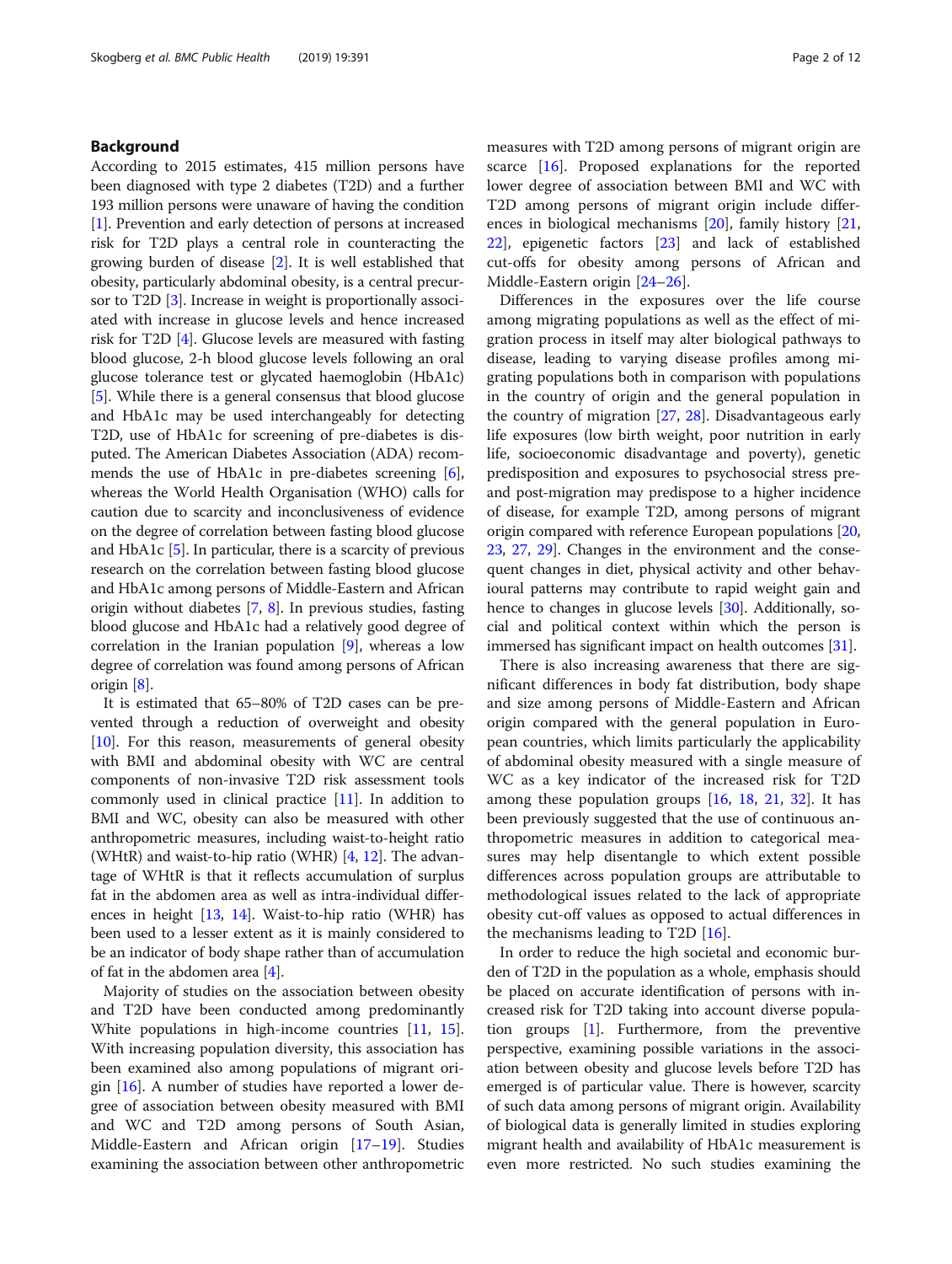association between anthropometric measures and glucose levels (fasting blood glucose and/or HbA1c) were found concerning persons of Russian, Somali or Kurdish origin. The aim of this study was to examine whether there are differences in the degree of the association between established anthropometric measures (body mass index (BMI), waist circumference (WC), waist-to-height ratio (WHtR) and waist-to-hip ratio (WHR) and glucose levels (fasting blood glucose and HbA1c) among persons without T2D of Russian, Somali and Kurdish origin in comparison with the general Finnish population. We hypothesised that there are differences in the association between anthropometric measures and glucose levels measured with fasting blood glucose and HbA1c particularly among persons of Somali and Kurdish origin in comparison with the general population in Finland.

## Methods

## Design and study population

This study is based on cross-sectional data of the Migrant Health and Wellbeing Study (Maamu). The study is described in more details elsewhere [[33\]](#page-11-0). Briefly, a stratified random sample of 3000 persons of Russian, Somali and Kurdish origin was drawn from the National Population Register that contains information on all persons with a permanent residence permit in Finland. Inclusion criteria were age 18–64 years, country of birth (Russia/Former Soviet Union, Somalia and Iran/Iraq), mother tongue (Russian/Finnish and Sorani dialect of Kurdish) and minimum one year of residence in Finland. The study was conducted between 2010 and 2012 in six cities (Helsinki, Espoo, Vantaa, Turku, Tampere Vaasa). These six cities were selected for the Maamu Study as they hosted a substantial part of the studied population groups (93% of Somali origin, 67% of Kurdish origin and 47% of Russian origin) at the planning stage of the Maamu Study in 2008. Currently, persons born outside of Finland constitute 7% of the total population [\[34](#page-11-0)]. Persons born in Russia or the Former Soviet Union are the largest migrant origin group in Finland. Persons born in Iraq or Iran are the fourth largest population group and the largest migrant origin population group with refugee background. Persons born in Somalia are the fifth largest migrant origin group. [\[34\]](#page-11-0) The Maamu Study consisted of a structured face-to-face interview and a standardized health examination.

The reference group consists of participants in the Health 2011 Survey representing the general Finnish population. Health 2011 Survey is a population-based health examination survey based on a national stratified random sample drawn from the National Population Register [[35\]](#page-11-0). The current study uses a subset of all of the Health 2011 Survey participants residing in the corresponding cities as the participants of the Maamu Study. Data collection in the Health 2011 Survey followed a comparative protocol to the Maamu Study and consisted of a structured face-to-face interview, standardized health examination and self-completed questionnaires.

The current study is limited to 30–64 year-old health examination participants of the Maamu Study and the Health 2011 Survey. Maamu Study and Health 2011 Survey data were supplemented with register-based data from the Social Institution of Finland on reimbursement rights for diabetes medication and the Finnish Care Register for Health Care on inpatient and outpatient hospital care for diabetes [[36\]](#page-11-0). The Social Institution of Finland data was available for the years between 1998 and 2011 and the Finnish Care Register for Health Care data was available for the years between 1994 and 2012.

Participation rate in the health examination was 48% for Russian, 40% for Somali, 59% for Kurdish origin migrants and 56% for participants in the Health 2011 Survey. Persons with type 1 and type 2 diabetes were excluded from this study ( $n = 146$ ) as their medication affects glucose levels. Type 1 or type 2 diabetes were identified based on having at least one of the following: special reimbursement rights for diabetes medication, diabetes (International Classification of Disease (ICD-10) codes E10 or E11) as reason for healthcare visit/care, self-reported diabetes diagnosis made by a physician, self-reported use of diabetes medications, HbA1c ≥6.5% (48 mmol/mol) or fasting glucose of ≥7.0 mmol/l based on biochemical analysis of blood included in the health examination. Persons without T2D, for whom all the variables used in this study were intact without missing data, and whose glucose fasting was within the 4-17 h fasting range, were included into the study. Therefore, the study is based on the data of 293 Russian origin, 184 Somali origin and 275 Kurdish origin participants in the Maamu Study and 653 participants in the Health 2011 Survey. Mean fasting duration was 13 h for persons of Russian origin, 12 h for persons of Somali and Kurdish origin and 9 h for the general population.

## Clinical measurements and interview data

The health examination in both surveys included measurements of weight, height, waist and hip circumferences according to the European Health Examination Survey standards [\[37](#page-11-0)]. Weight was measured wearing light clothing and no shoes with a balanced beam scale (Seca 709) in the Maamu Survey and as a part of the bioimpedance body composition analysis (Seca 514) in the Health 2011 Survey. In both studies, height was measured without shoes with a stand-alone stadiometer (Seca 231). Waist and hip circumference were measured with a non-elastic soft measurement tape to the nearest millimeter. WC was measured half-way between the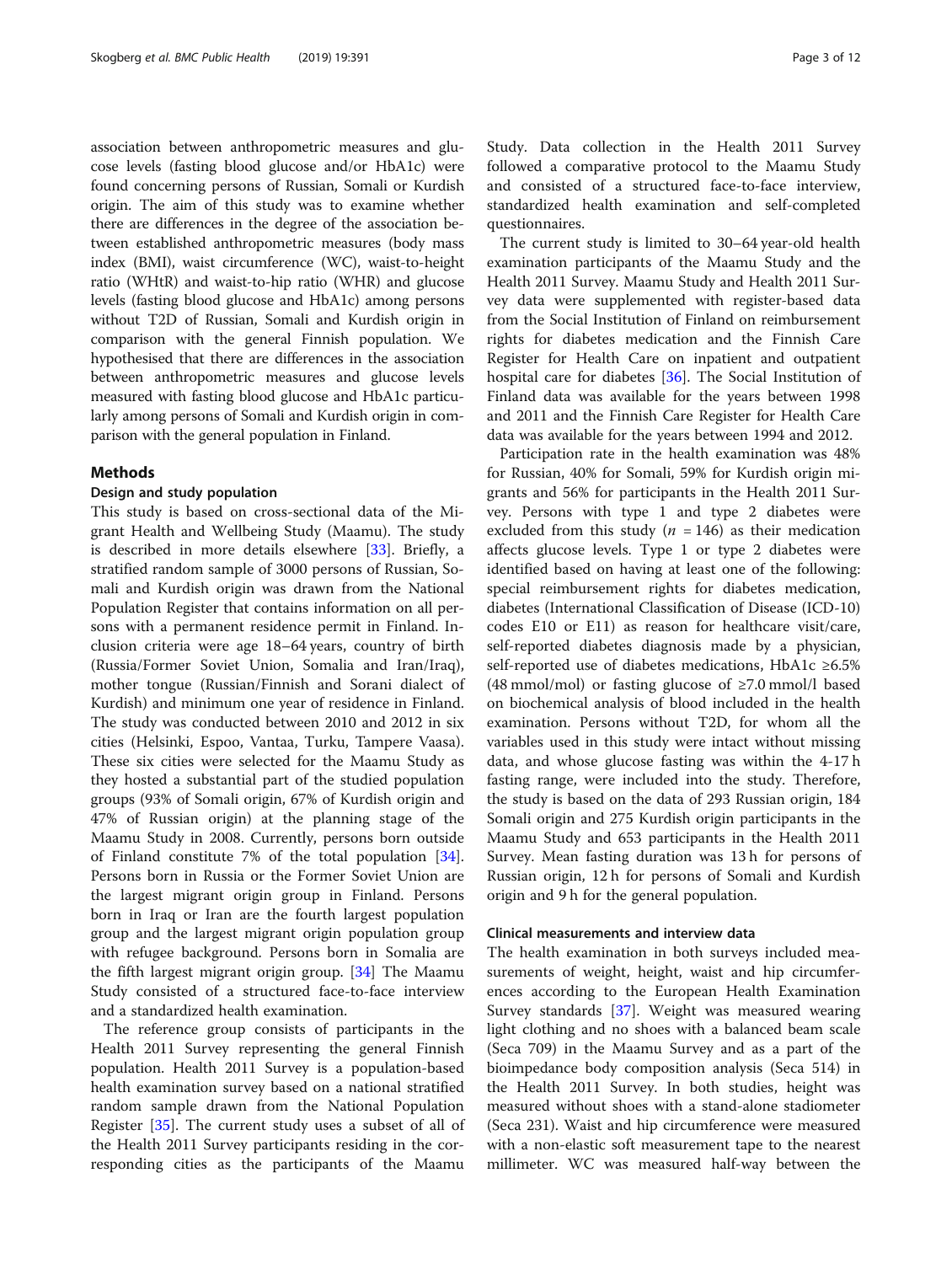lowest rib and the top of iliac crest on bare skin or wearing light clothing. Weight and WC were not measured if the participant was over 20 weeks pregnant. Hip circumference was not measured in the Health 2011 Survey and is available for Maamu Survey participants only. Hip circumference was measured at the widest circumference of the buttock over underwear or light clothing, with the participant standing upright, legs close together.

Blood samples were taken by trained laboratory staff, centrifuged within an hour and frozen at − 20 °C on site. Samples were shipped packed in dry ice weekly in Helsinki, Espoo, and Vantaa, and monthly in other cities, to their final storage location at the National Institute for Health and Welfare, where they were stored at −70 °C. HbA1c was measured with the immuno-turbidimetric method using Abbott Architect reagents. The inter-assay coefficients of variation for HbA1c was 3.9%. Glucose was measured with fluoride citrate plasma in the Maamu Study and serum in the Health 2011 Survey, with inter-essay coefficients of variation of 1.9 and 1.6% respectively. The laboratory (Disease Risk Unit at the National Institute for Health and Welfare) conducting the analyses took part in the External Quality Assessment Schemes organised by Labquality, Helsinki, Finland.

#### Variable definition

Age was used as a binary variable (30–44 years vs. 45– 64 years) [[38](#page-11-0)]. Both continuous and categorical anthropometric measures were included into the analyses. BMI, WC and WHR were categorized according to the World Health Organization categories of obesity [\[38](#page-11-0)]. BMI was calculated as  $\text{kg/m}^2$ , with values 25–29.9 kg/m<sup>2</sup> for overweight and  $\geq 30 \text{ kg/m}^2$  for obesity. WHR was calculated as waist circumference in cm divided by hip circumference in cm. Values of  $\geq 0.90$  for men and  $\geq 0.85$ for women were regarded as obesity [\[38\]](#page-11-0). For WC, overweight was categorized as 94–102 cm for men and 80– 88 cm for women and obesity as WC > 102 cm for men and > 88 cm for women. WHtR was calculated as waist circumference in cm divided by height in cm [\[38](#page-11-0)]. WHtR was categorized as 0.50–0.59 for overweight and  $\geq$  0.60 for obesity [\[14\]](#page-10-0).

## Statistical analysis

All analyses accounted for stratified sampling and finite population correction [[39\]](#page-11-0). Sudaan 11.0.1 and SAS 9.3 software packages were used for conducting the analyses [[40\]](#page-11-0). Effects of non-response and different sampling probabilities were accounted for by using inverse probability weights [\[41](#page-11-0)] that were calculated for the total sample (both participants and non-respondents) based on age, sex, country of birth, city of residence and marital status using data available from the National Population register. All analyses were adjusted for age. Analyses including fasting glucose were also adjusted for fasting time. Analyses were conducted using categorical and continuous anthropometric measures to reduce methodological bias that the use of inappropriate obesity categorisations may have on the findings. Glucose levels were measured with HbA1c and fasting blood glucose, which are both recommended indicators for blood glucose levels [[5,](#page-10-0) [6\]](#page-10-0).

Linear regression was applied for analysing continuous response variables in Table [1.](#page-4-0) Statistical significance was assessed with Sattherthwaite F-statistic. Logistic regression was applied for binary and multinomial response variables in Table [2](#page-5-0). Mean values in Table [1](#page-4-0) and categorical proportion values in Table [2](#page-5-0) as well as their 95% confidence intervals were calculated using predictive margins [\[24](#page-10-0)]. Linear regression was applied to calculate age and sex-adjusted ß-coefficients for the association between continuous anthropometric measures and HbA1c presented in Fig. [1](#page-6-0) and Additional file [1:](#page-9-0) Figure S1 and Additional file [2:](#page-9-0) Figure S2. Coefficients of determination  $(R^2)$  presented in Tables [3](#page-7-0) and [4](#page-7-0) were calculated as an indicator to which extent the dependent variable (HbA1c) is predictable from the independent variables (age, sex, anthropometric measures).

## Results

Age-adjusted characteristics of the study participants are presented in Table [1](#page-4-0). All migrant origin men and women were on average shorter compared with men and women in the general population. Somali origin men had significantly lower weight, WC, BMI and WHtR compared with men in the general population. Somali origin women, in contrast, had significantly higher weight, BMI, WHtR but not WC compared with women in the general population. In addition to being on average approximately 8 cm shorter, Kurdish origin men had lower weight and WC but higher BMI and similar WHtR compared with the reference group. Kurdish origin women had lower weight and similar WC, while BMI and WHtR were significantly higher compared with women in the general population. WHR was not available for the general population. Compared with Russian origin men, for whom anthropometric characteristics were otherwise rather similar as those of the general population, WHR was significantly lower among Somali origin men and higher among Kurdish origin men. WHR was similar among Somali origin and higher among Kurdish origin women compared with Russian origin women. Mean HbA1c values were significantly lower among Russian origin men and women and Kurdish origin women, whereas HbA1c was significantly higher among Somali origin women compared with the general population. Mean fasting glucose was higher among persons of migrant origin compared with the general population.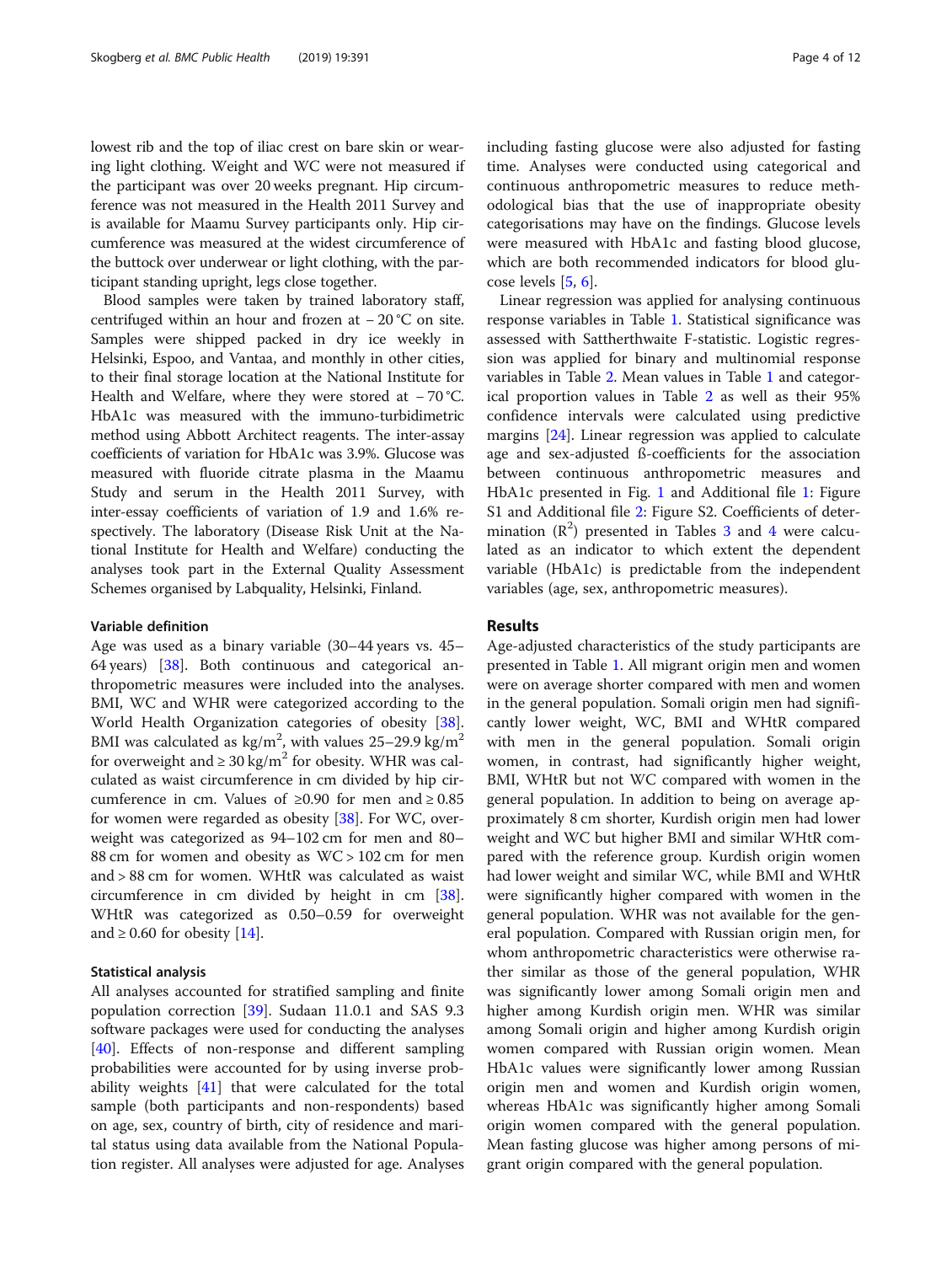|                                    | General population  | Russian origin         | Somali origin               | Kurdish origin                    |
|------------------------------------|---------------------|------------------------|-----------------------------|-----------------------------------|
|                                    | mean (95% CI)       | mean (95% CI)          | mean (95% CI)               | mean (95% CI)                     |
| Men, N                             | 277                 | 101                    | 67                          | 141                               |
| Age, years                         | 46.4 (44.8-48.0)    | 43.4 (41.3-45.5)*      | 39.6 (37.5-41.7)***         | 40.9 (39.7-42.1)***               |
| Weight, kg                         | 85.3 (83.2-87.4)    | 82.6 (79.6-85.6)       | 74.0 (71.5-76.5)***         | 80.6 (78.8-82.4)**                |
| Height, cm                         | 180.2 (179.1-181.3) | 176.7 (175.4-177.9)*** | 175.0 (173.4-176.6)***      | 171.5 (170.5-172.4)***            |
| Hip circumference, cm              | N/A                 | 100.3 (98.7-101.8)     | 99.8 (98.3-101.4)           | 97.1 (96.0-98.2)                  |
| Waist circumference                | 93.9 (92.4-95.4)    | 92.3 (89.7-94.9)       | 85.4 (83.5-87.2)***         | 92.8 (91.5-134.8)                 |
| Body mass index, kg/m <sup>2</sup> | 26.2 (25.7-26.7)    | 26.5 (25.6-27.4)       | 24.2 (23.4-25.0)***         | 27.4 (26.9-27.9)**                |
| Waist-to-height ratio              | $0.52(0.51 - 0.53)$ | $0.52$ $(0.51 - 0.54)$ | $0.49(0.48 - 0.50)$ ***     | $0.54$ $(0.53 - 0.55)^{**}$       |
| Waist-to-hip ratio                 | N/A                 | $0.92(0.90 - 0.93)$    | $0.85(0.84 - 0.87)$         | $0.95(0.94 - 0.96)$               |
| HbA1c, mmol/mol                    | 35.2 (34.8-35.6)    | 33.5 (32.9-34.1)***    | 35.4 (34.7-36.2)            | 34.8 (34.3-35.4)                  |
| HbA1c, %                           | $5.4(5.3-5.4)$      | 5.2 $(5.2-5.3)$ ***    | $5.4$ $(5.3-5.5)$           | $5.3(5.3-5.4)$                    |
| Fasting glucose <sup>a</sup>       | $5.2$ $(5.1-5.3)$   | 5.6 $(5.5-5.7)$ ***    | 5.6 $(5.5-5.7)$ ***         | 5.7 $(5.7-5.8)$ ***               |
| Women, N                           | 376                 | 192                    | 117                         | 134                               |
| Age, years                         | 47.0 (45.9-48.1)    | 46.7 (45.3-48.0)       | 41.8 $(40.2 - 43.5)^{***}$  | 40.5 $(39.4 - 41.6)$ ***          |
| Weight, kg                         | 71.8 (70.3-73.4)    | 69.9 (68.1-71.8)       | 79.6 (76.9-82.3)***         | 69.8 (68.2-71.4)                  |
| Height                             | 166.1 (165.3-166.9) | 163.8 (162.9-164.7)*** | 161.9 (160.8-162.9)***      | 157.5 (156.6-158.3)***            |
| Hip circumference, cm              | N/A                 | 101.9 (100.4-103.3)    | 109.4 (107.5-111.3)         | 99.3 (98.0-100.7)                 |
| Waist circumference                | 86.1 (84.6-87.6)    | 84.1 (82.3-85.9)       | 87.5 (85.5-89.5)            | 86.8 (85.3-88.4)                  |
| Body mass index, kg/m <sup>2</sup> | $26.1(25.5-26.6)$   | 26.1 (25.4-26.9)       | 30.3 $(29.4 - 31.3)^{***}$  | 28.1 (27.5-28.7)***               |
| Waist-to-height ratio              | $0.52(0.51 - 0.53)$ | $0.51(0.50 - 0.53)$    | $0.54$ $(0.53 - 0.55)^{**}$ | $0.55$ (0.54-0.56) <sup>***</sup> |
| Waist-to-hip ratio                 | N/A                 | $0.82$ $(0.81 - 0.83)$ | $0.80(0.78 - 0.82)$         | $0.87$ (0.86-0.88)                |
| HbA1c, mmol/mol                    | 35.5 (35.2-35.8)    | 34.5 (34.0-34.9)***    | 36.2 $(35.5 - 36.9)^{*}$    | $34.8$ (34.3-35.2) <sup>*</sup>   |
| HbA1c, %                           | $5.4(5.4-5.4)$      | 5.3 $(5.3-5.3)$ ***    | 5.5 $(5.4-5.5)^*$           | 5.4 $(5.3 - 5.4)^*$               |
| Fasting glucose <sup>a</sup>       | $4.9(4.9 - 5.0)$    | $5.5(5.5-5.6)$         | 5.5 $(5.4-5.6)$ ***         | 5.5 $(5.4 - 5.6)$ ***             |

<span id="page-4-0"></span>Table 1 Age-adjusted descriptive characteristics of persons without diabetes

95% CI 95% Confidence Interval

P-value is presented for the difference between each migrant group and the general Finnish population.  $\dot{p}$  < 0.05;  $\dot{p}$  < 0.01;  $\dot{p}$  < 0.001

<sup>a</sup>Fasting glucose is limited to a 4-17 h fasting range; analyses including glucose are adjusted for fasting

Interaction between sex, age and each of the anthropometric measures in relation to HbA1c were tested for each study group separately using the models: Model 1  $HbA1c = sex + anthropometric measure + age + sex*an$ thropometric measure, Model 2  $HbA1c = sex + an$ thropometric measure + age + age\*anthropometric measure and Model 3 (men and women separately)  $HbA1c = anthropometric measure + age + age*anthropo$ metric measure. No statistically significant interactions were found in Model 1 and Model 2. In Model 3, a positive interaction between age and each of the anthropometric measures in relation to HbA1c was found among Russian origin women ( $p < 0.05$ ) and for WC, WHtR and WHR in relation to HbA1c among Somali origin men ( $p < 0.05$ ). Further analyses showed that there was no significant association between HbA1c and anthropometric measures in the younger age group (30–44 years) among Russian origin women. However, in the older age group (45–64 years), the associations were significant for

all anthropometric measures. Among Somali origin men, the effect was reversed, with significant or almost significant associations found in the younger age group only.

Interactions between sex, age and each of the anthropometric measures in relation to fasting blood glucose were also tested for each study group using the same models. No interaction was found for Model 1 in any of the study groups. A positive interaction was found in Model 2 among the general population for BMI and WC ( $p < 0.05$ ). In Model 3, a positive interaction was found for WC and WHR among Somali origin men  $(p < 0.05)$ , for BMI and WC among Kurdish origin men  $(p \lt 0.05)$  and for WC among women in the general population ( $p < 0.05$ ). Upon further analyses, the associations between anthropometric measures and fasting blood glucose were stronger for the older age group (45–64 years) among Kurdish origin men and women in the general population. For Somali origin men, however, the association was stronger in the younger age group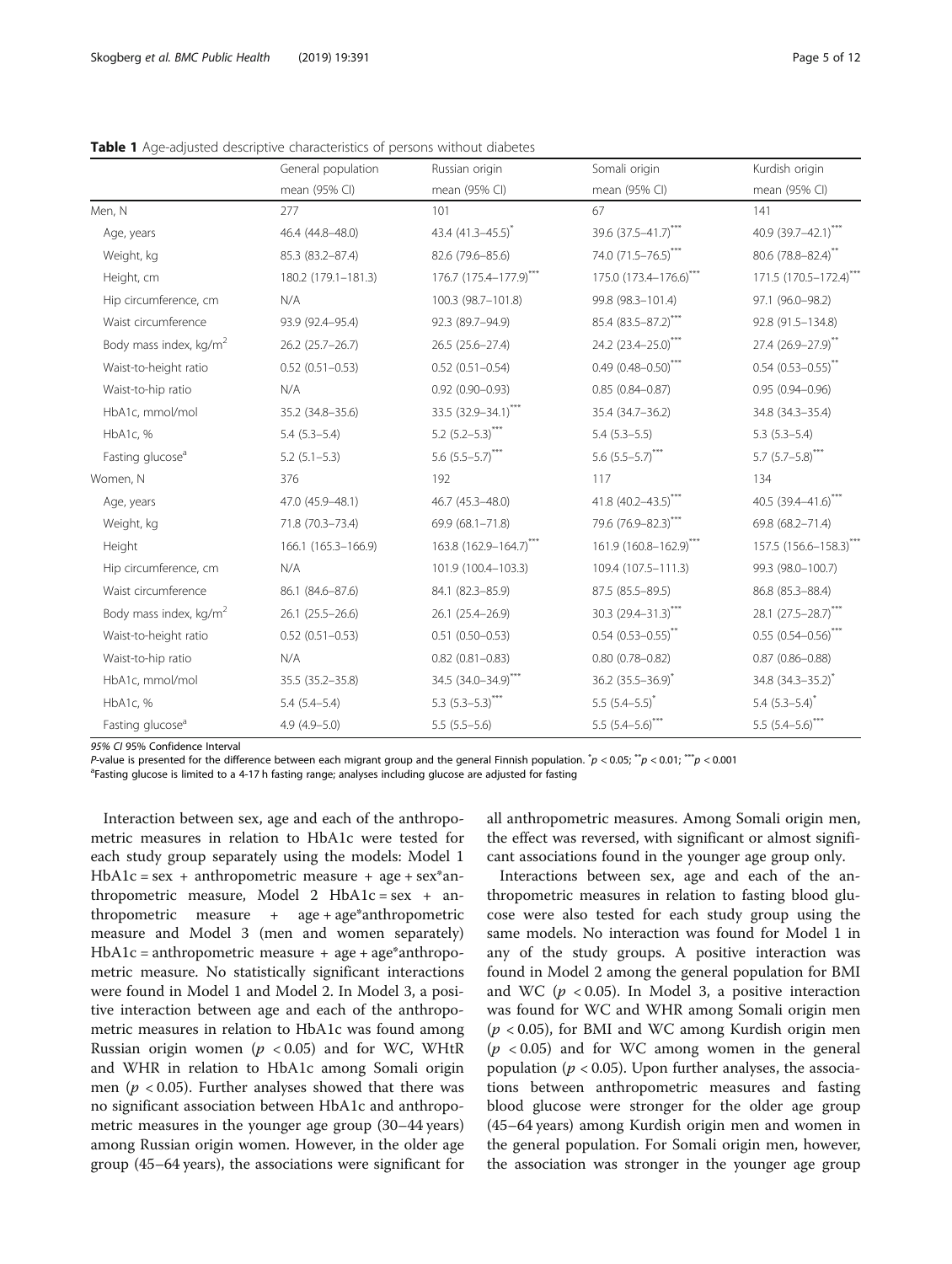<span id="page-5-0"></span>Table 2 Prevalence of overweight/obesity with different athropometric indicators in the studied population

|                                  | General population<br>% (95% CI) | Russian origin<br>% (95% CI) | Somali origin<br>% (95% CI) | Kurdish origin<br>% (95% CI) |
|----------------------------------|----------------------------------|------------------------------|-----------------------------|------------------------------|
| $\mathsf{N}$                     | 653                              | 293                          | 184                         | 275                          |
| Age $\geq$ 45 years, %           | 56.1 (51.6-60.6)                 | 54.7 (48.5-60.7)             | 30.8 (24.3-38.2)            | 30.3 (25.5-35.4)             |
| Body mass index ( $kg/m2$ )      |                                  |                              |                             |                              |
| < 25                             | 45.3 (40.8-49.9)                 | 42.2 (36.2-48.4)             | 29.2 (22.7-36.8)            | 20.5 (16.4-25.2)             |
| 25-29.99                         | 37.9 (33.5-42.4)                 | 39.9 (34.1-46.0)             | 42.4 (35.0-50.2)            | 55.2 (49.6-60.6)             |
| $\geq 30$                        | 16.8 (13.6-20.7)                 | $17.9(13.7 - 23.1)$          | 28.4 (22.5-35.1)            | 24.4 (19.9-29.5)             |
| Waist circumference, cm          |                                  |                              |                             |                              |
| $< 94$ (men)/ $< 80$ (women)     | 43.5 (39.0-48.0)                 | 45.7 (39.8-51.8)             | 47.8 (41.2-54.5)            | 36.1 (31.2-41.3)             |
| 94-102 (men)/80-88 (women)       | $27.2$ ( $23.3 - 31.5$ )         | 28.9 (23.7-34.8)             | 26.9 (21.0-33.8)            | 39.4 (34.1-44.9)             |
| $> 102$ (men)/ $> 88$ (women)    | 29.3 (25.4-33.6)                 | 25.3 (20.6-30.8)             | 25.3 (19.8-31.7)            | 24.6 (20.1-29.7)             |
| Waist-to-height ratio            |                                  |                              |                             |                              |
| < 0.50                           | 42.3 (37.9 - 46.8)               | 45.4 (39.4-51.4)             | 38.7 (31.5-46.4)            | 22.2 (18.0-26.9)             |
| $0.50 - 0.59$                    | 44.0 (39.5-48.7)                 | 41.3 (35.5-47.4)             | 50.8 (43.0-58.5)            | $60.0$ $(54.5 - 65.3)$       |
| $\geq 0.60$                      | $13.7(11.1-16.7)$                | $13.3(9.7-17.9)$             | $10.5(6.7-16.1)$            | 17.8 (13.9-22.6)             |
| Waist-to-hip ratio               |                                  |                              |                             |                              |
| $≥ 0.90$ (men)/ $≥ 0.85$ (women) | N/A                              | 41.0 (35.2–47.0)             | $27.5(21.1 - 34.9)$         | 73.5 (68.5 - 77.9)           |

and no significant association between anthropometric measures and fasting blood glucose were found in the older age group.

While statistically significant interactions were found among Russian origin women and Somali origin men, no direct conclusions can be made on how these may influence the findings because the size of the stratified population by sex and by study group was relatively small. Furthermore, since the overall association was similar across all study groups, it was feasible to present results for men and women jointly in the rest of the analyses, with age and sex as confounding variables.

Distribution of overweight and obesity among the study participants according to different anthropometric measures is presented in Table 2. Prevalence of overweight and obesity was highest among persons of Kurdish origin. The proportion of those belonging to the normal weight category was similar across BMI, WHtR and WHR among persons of Russian origin and the general population. Higher variation in the proportion of those identified as overweight and obese across different anthropometric measures was observed among persons of Somali and Kurdish origin. Among persons of Somali origin, prevalence of overweight and obesity was highest for BMI and lowest for WC. Among persons of Kurdish origin, prevalence of overweight and obesity was highest for BMI and WHtR and lowest for WC. Abdominal obesity determined by WHR was high among persons of Kurdish origin and low among persons of Somali origin.

Strength of the association between continuous anthropometric measures and HbA1c was relatively similar among persons of Russian, Somali and Kurdish origin (Fig. [1](#page-6-0)). Compared with the general Finnish population, the difference in the association between continuous anthropometric measures and HbA1c was statistically significant among the Kurdish origin population for WC  $(p = 0.044)$  and WHtR  $(p = 0.040)$ . The difference was statically significant for WC only ( $p = 0.031$ ) when comparing these two groups using categorical anthropometric measures. No statistically significant differences in the association between continuous or categorical anthropometric measures and fasting blood glucose were found across any of the studied groups (results not shown).

In general, similar observations were made when analyses were performed for men and women separately (Additional file [1:](#page-9-0) Figure S1 and Additional file [2](#page-9-0): Figure S2) as when performed for men and women jointly. An exceptional finding was a high degree of correlation between BMI and HbA1c among Kurdish origin women, which was of a similar strength as among women in the general Finnish population study group. Among Kurdish origin men, however, the strength of the association was low.

Age and sex explained variations in fasting blood glucose to a similar extent among all the study groups (10– 12%), whereas variation to which extent age and sex explained variations in HbA1c ranged from < 1% among the Kurdish origin to 10% among the Russian and Somali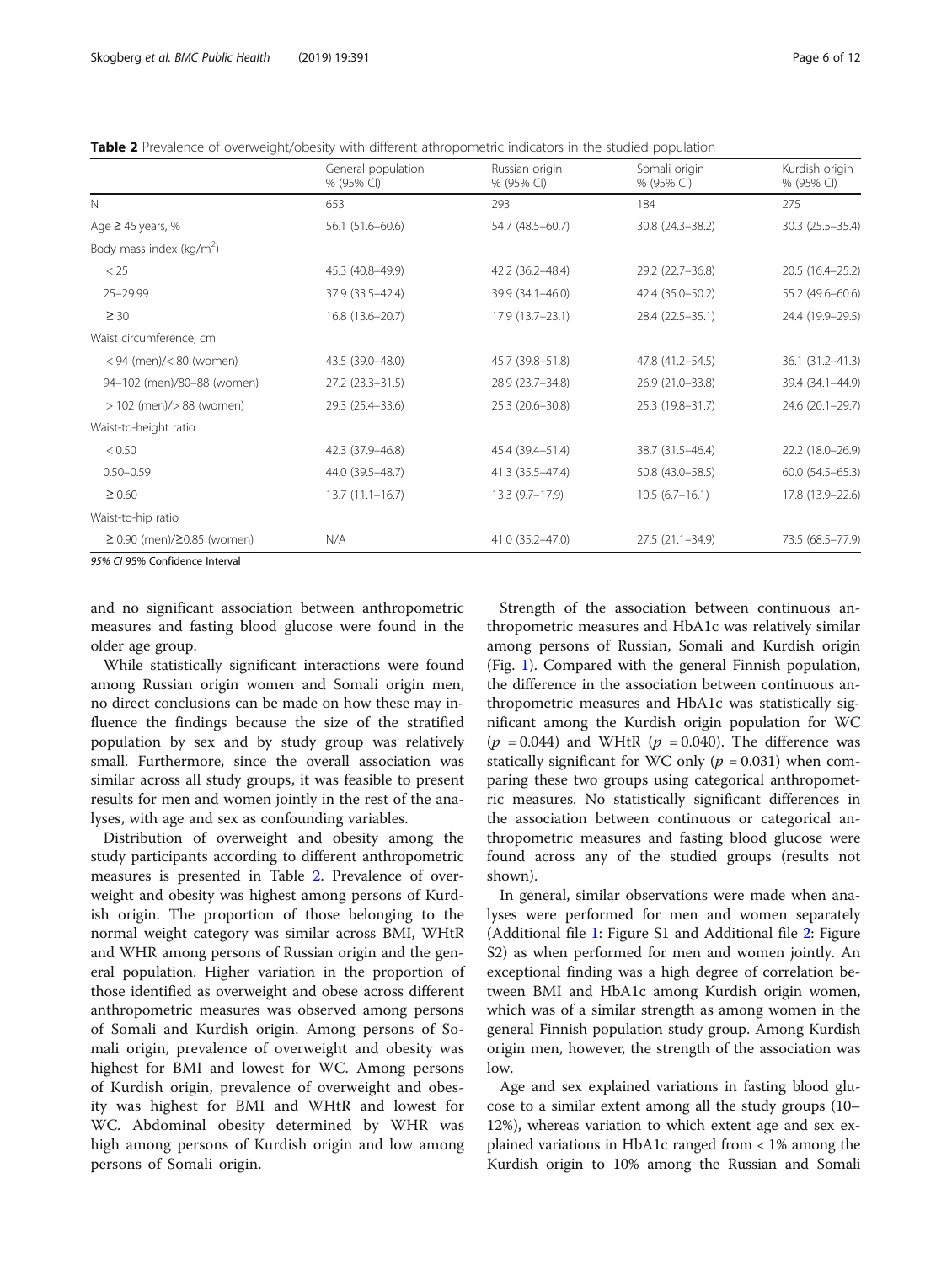<span id="page-6-0"></span>

origin populations (Table [3](#page-7-0)). Anthropometric measures contribute to explaining the differences in variations in HbA1c to a lesser extent among the Somali and especially among the Kurdish origin population.

Coefficients of determination for the association between categorical anthropometric measures and HbA1c as well as fasting glucose are presented in Table [4.](#page-7-0) In general, the differences in coefficients of determination were not particularly pronounced across continuous and categorical anthropometric measures. However, categorical WC explained the additional variation to sex and age in fasting blood glucose levels to a lesser extent than continuous WC particularly among the Somali origin study group (3% vs. 9% for categorical and continuous WC respectively). Results of the regression analyses used for calculating the coefficients of determination presented in Tables [3](#page-7-0) and [4](#page-7-0) are presented for selected models in Additional file [3](#page-9-0): Tables S1-S4.

## Discussion

Persons of Kurdish origin had a statistically significantly lower strength of the association between anthropometric measures and HbA1c compared with the general Finnish population, whereas no significant differences were observed across the study groups when examining the strength of the association between anthropometric measures and fasting blood glucose. Although anthropometric measures explained a lower degree of variation in HbA1c also among persons of Somali origin compared with the general population, no statistically significant differences were found in the strength of the association. Therefore, a lower degree of variation is more likely to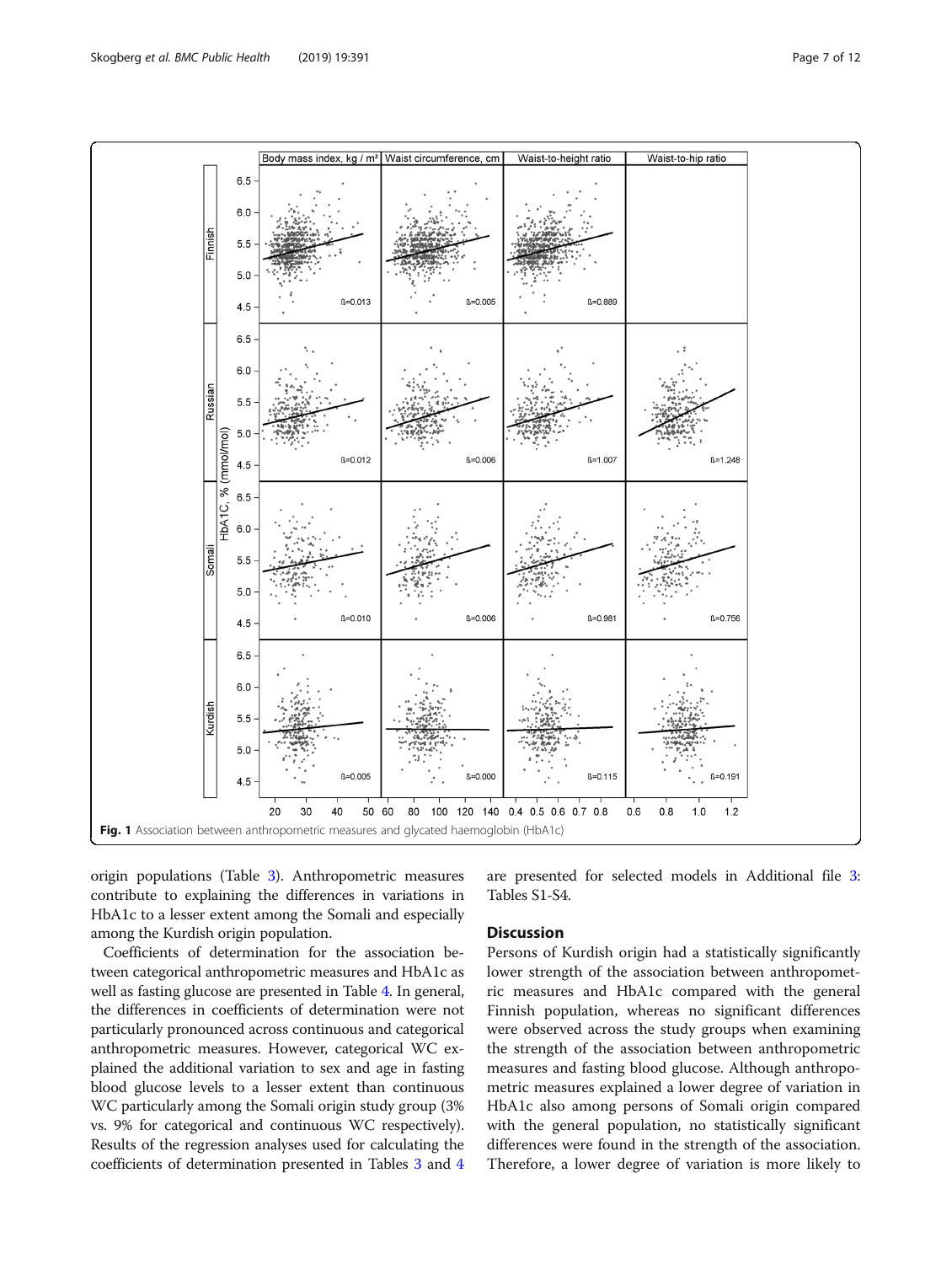|                                     | General population ( $n = 653$ ) |             | Russian origin ( $n = 293$ ) |             | Somali origin ( $n = 184$ ) |             | Kurdish origin ( $n = 275$ ) |             |
|-------------------------------------|----------------------------------|-------------|------------------------------|-------------|-----------------------------|-------------|------------------------------|-------------|
|                                     | $R^2$<br>HbA1c                   | $R^2$<br>FG | $R^2$<br>HbA1c               | $R^2$<br>FG | $R^2$<br>HbA <sub>1</sub> c | $R^2$<br>FG | $R^2$<br>HbA <sub>1</sub> c  | $R^2$<br>FG |
| $Aqe + sex$                         | 0.0660                           | 0.1174      | 0.1003                       | 0.1027      | 0.0387                      | 0.0972      | 0.0079                       | 0.1237      |
| Age + sex + $BMI + WC + WHtR + WHR$ | N/A <sup>a</sup>                 | $N/A^a$     | 0.1769                       | 0.1936      | 0.0860                      | 0.2022      | 0.0335                       | 0.1657      |
| $Age + sex + BMI + WC + WHK$        | 0.1321                           | 0.1683      | 0.1755                       | 0.1631      | 0.0732                      | 0.1975      | 0.0247                       | 0.1652      |
| $Age + sex + BMI + WC$              | 0.1244                           | 0.1670      | 0.1705                       | 0.1495      | 0.0707                      | 0.1873      | 0.0195                       | 0.1639      |
| $Age + sex + BMI$                   | 0.1164                           | 0.1642      | 0.1340                       | 0.1280      | 0.0555                      | 0.1510      | 0.0118                       | 0.1618      |
| $Aqe + sex + WC$                    | 0.1243                           | 0.1651      | 0.1606                       | 0.1447      | 0.0705                      | 0.1873      | 0.0079                       | 0.1590      |
| $Aqe + sex + WHtR$                  | 0.1314                           | 0.1675      | 0.1597                       | 0.1503      | 0.0727                      | 0.1633      | 0.0088                       | 0.1606      |
| $Aae + sex + WHR$                   | N/A <sup>a</sup>                 | $N/A^a$     | 0.1639                       | 0.1894      | 0.0768                      | 0.1470      | 0.0094                       | 0.1313      |

<span id="page-7-0"></span>Table 3 Coefficients of determination for the association between HbA1c and fasting glucose with continuous anthropometric measures

R<sup>2</sup>, coefficient of determination; HbA1c glycated haemoglobin; FG fasting glucose

BMI body mass index, WC waist circumference, WtHR waist-to-height ratio, WHR waist-to-hip ratio

 $^{\text{a}}$ could not be calculated because hip circumference was not measured in the Health 2011 Survey

be due to sample size restrictions rather than actual differences in the degree of the association. There was some variation in whether continuous or categorical anthropometric measures performed better in explaining variation in HbA1c and fasting blood glucose depending on the study group and the specific anthropometric measure examined.

This is a first study examining the association between anthropometric measures and glucose levels among persons without T2D of Russian, Somali and Kurdish origin that have migrated to a high-income country. The association is examined from different angles using several established anthropometric indicators, both categorical and continuous, and two widely used measures of glucose levels (fasting blood glucose and HbA1c). This study provides new insights concerning differences in the association between anthropometric measures and HbA1c among the studied population groups, raising a number of important questions that need to be addressed in future research. While fasting blood glucose and HbA1c are commonly used indicators of glucose levels and are recommended for use in determining the presence of T2D, there are contradicting views whether HbA1c is sufficiently reliable for measuring long term glucose levels also among persons without T2D [[5,](#page-10-0) [6](#page-10-0)]. World Health Organisation [[5\]](#page-10-0) calls for caution in the use of HbA1c to determine pre-diabetes, due to inconclusiveness of previous studies on the degree of correlation between fasting blood glucose and HbA1c [[7,](#page-10-0) [8](#page-10-0)]. The American Diabetes Association [\[6](#page-10-0)], on the other hand, has included HbA1c as an alternative measure for determining pre-diabetes to fasting blood glucose or oral glucose tolerance test.

Genetic factors and disturbances in protein metabolism may cause a higher degree of discordance between fasting blood glucose and HbA1c [[7\]](#page-10-0). HbA1c levels may

| Table 4 Coefficients of determination for the association between HbA1c and fasting glucose with categorical anthropometric |  |  |  |  |  |  |
|-----------------------------------------------------------------------------------------------------------------------------|--|--|--|--|--|--|
| measures                                                                                                                    |  |  |  |  |  |  |

|                                     | General population ( $n = 653$ ) |             | Russian origin ( $n = 293$ ) |             | Somali origin ( $n = 184$ ) |             | Kurdish origin ( $n = 275$ ) |             |
|-------------------------------------|----------------------------------|-------------|------------------------------|-------------|-----------------------------|-------------|------------------------------|-------------|
|                                     | $R^2$<br>HbA1c                   | $R^2$<br>FG | $R^2$<br>HbA1c               | $R^2$<br>FG | $R^2$<br>HbA1c              | $R^2$<br>FG | $R^2$<br>HbA <sub>1</sub> c  | $R^2$<br>FG |
| $Age + sex$                         | 0.0660                           | 0.1174      | 0.1003                       | 0.1027      | 0.0387                      | 0.0972      | 0.0079                       | 0.1237      |
| Age + sex + $BMI + WC + WHtR + WHR$ | N/A <sup>a</sup>                 | $N/A^a$     | 0.1778                       | 0.2211      | 0.0976                      | 0.1970      | 0.0325                       | 0.1716      |
| Age + sex + $BMI + WC + WHtR$       | 0.1196                           | 0.1618      | 0.1637                       | 0.1901      | 0.0974                      | 0.1956      | 0.0283                       | 0.1715      |
| $Age + sex + BMI + WC$              | 0.1168                           | 0.1580      | 0.1575                       | 0.1486      | 0.0706                      | 0.1705      | 0.0271                       | 0.1709      |
| $Aqe + sex + BMI$                   | 0.1053                           | 0.1543      | 0.1401                       | 0.1434      | 0.0559                      | 0.1659      | 0.0206                       | 0.1672      |
| $Aqe + sex + WC$                    | 0.1129                           | 0.1493      | 0.1510                       | 0.1208      | 0.0627                      | 0.1341      | 0.0080                       | 0.1572      |
| $Age + sex + WHK$                   | 0.1123                           | 0.1554      | 0.1509                       | 0.1655      | 0.0802                      | 0.1758      | 0.0095                       | 0.1539      |
| $Age + sex + WHR$                   | N/A <sup>a</sup>                 | $N/A^a$     | 0.1470                       | 0.1715      | 0.0482                      | 0.1317      | 0.0111                       | 0.1314      |

 $R^2$ , coefficient of determination; HbA1c glycated haemoglobin, FG fasting glucose;

BMI body mass index, WC waist circumference, WtHR waist-to-height ratio, WHR waist-to-hip ratio

<sup>a</sup>could not be calculated because hip circumference was not measured in the Health 2011 Survey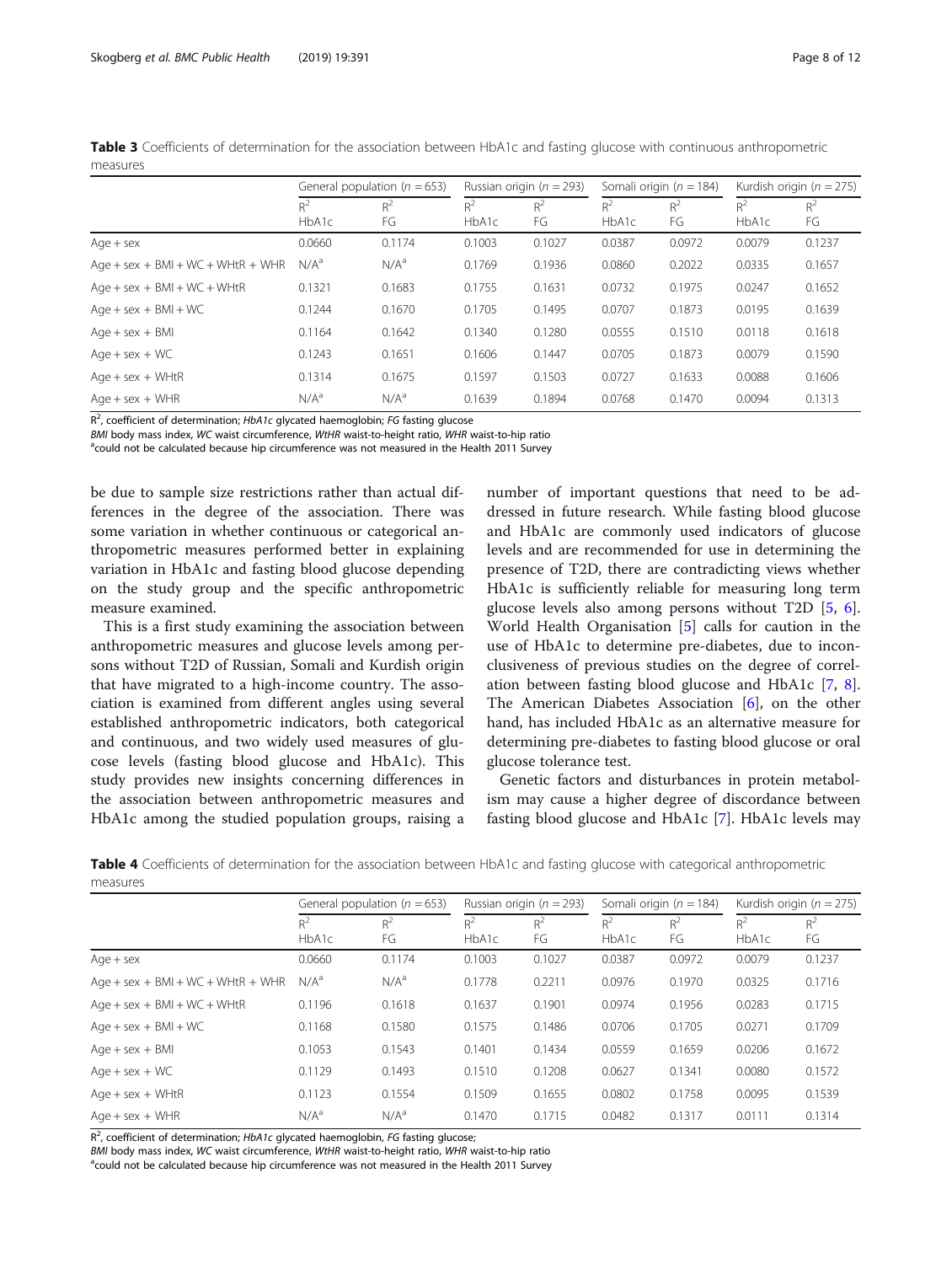be influenced by red cell functioning abnormalities, haemoglobinopathies, glycation disturbances, and laboratory assays, which may either produce increased or decreased HbA1c values [[5\]](#page-10-0). In this study, HbA1c was measured with the immuno-turbidimetric method, which in the presence of haemoglobinopathies may produce lower HbA1c values [[42\]](#page-11-0).

Haemoglobinopathies are common among some African [\[43\]](#page-11-0) and Middle-Eastern [\[44](#page-11-0)] origin populations.

The extent to which haemoglobinopathies or other possibly co-occuring conditions influence the findings cannot be ascertained in the current study. Further studies should confirm the findings on the low degree of association between anthropometric measures and HbA1c particularly among persons of Kurdish origin. Further studies should also explore the observed association between BMI and HbA1c among Kurdish origin women. Until further studies shed more light on the subject, findings of this study support the cautiousness of WHO experts [\[5](#page-10-0)] and hence raise concerns concerning the ADA [[6\]](#page-10-0) recommendations towards the use of HbA1c as an interchangeable measure of glucose levels among persons without T2D particularly among persons of Kurdish origin. Since there may be significant variations among population groups originating from the same region, caution should be applied in extending the findings of this study concerning persons of Kurdish origin more broadly to persons of Middle-Eastern origin.

The proportion of persons identified as normal weight were similar among the general Finnish population and the Russian origin study groups. Differences in the sensitivity of anthropometric measures to identify persons with overweight and general or abdominal obesity were observed across different anthropometric measures in the Somali and Kurdish origin study groups. A significantly higher proportion of persons of Somali and Kurdish origin were identified as normal weight using a single WC measurement compared with measures of BMI and WHtR. This may reflect challenges related to the appropriateness of cut-offs established among predominantly White European populations also discussed in previous studies [[24](#page-10-0), [45](#page-11-0), [46](#page-11-0)]. Additionally, this finding may also be interpreted as support for the use of anthropometric measures that take into account intra-individual and ethnic differences in height and body composition [\[14\]](#page-10-0).

Considering concerns related to applicability of categorical anthropometric measures established among predominantly White European populations for assessment of overweight and obesity among persons of African and Middle-Eastern origin, it may be feasible to use continuous anthropometric measures in addition to categorical ones when examining the prevalence and risk factors for obesity among populations of diverse origin. Ultimately, however, efforts should be put into setting

up prospective cohort studies also among migrant origin populations that will produce data enabling identification of appropriate cut-offs for overweight and obesity also among persons of African and Middle-Eastern origin.

Accumulation of adverse exposures over the life course, including events prior and leading to migration, the migration process itself as well as post-migration exposures may all influence pathways to health among migrating populations [[27\]](#page-10-0). While the length of residence in the country of migration is often used as a proxy for the level of acculturation, it may be that the influence of individual exposures plays a more significant role in health outcomes than length of residence per se [\[27](#page-10-0), [31](#page-10-0)]. The average length of residence in Finland among the persons included in this study was 11.7 years (95% Confidence Interval (CI) 10.9–12.4) for persons of Russian origin, 13.6 years (95% CI 12.6–14.6) among persons of Somali origin and 11.8 years (11.2–12.3) among persons of Kurdish origin. In our preliminary analyses (not shown), additional adjustment for length of residence did not affect the findings of this study. Although the association between education and health outcomes is well established among the general population in high income countries [\[47,](#page-11-0) [48\]](#page-11-0), the role of education appears to be less consistent among persons of migrant origin [[26](#page-10-0), [49\]](#page-11-0). In our preliminary analyses (results not shown), adjustment for education also did not impact the findings. Further studies should also address the influence of the complex interaction of migration-related experiences on the observed findings. Migration-related experiences may alter biological mechanisms influencing the onset of risk factors and incidence of chronic disease [\[27,](#page-10-0) [28\]](#page-10-0).

### Strengths and limitations

Significant strengths of this study include randomised sampling and inclusion of several diverse population groups into the analyses. Availability of self-report data, biological samples and register-based data allowed for a comprehensive identification of persons with T2D. Further strengths include availability of HbA1c, fasting blood glucose and several objectively measured standardised anthropometric measurements. The use of continuous anthropometric measures reduces bias created by the lack of evidence-based cut-offs for persons of African and Middle-Eastern origin.

This study also has some limitations. The relatively small sample size especially among the Somali origin participants in our study reduces the power of the analyses leading to widened confidence intervals and reduced statistical significance of the findings. Our findings need to be confirmed in a larger sample. Fasting glucose was measured with fluoride citrate plasma among the migrant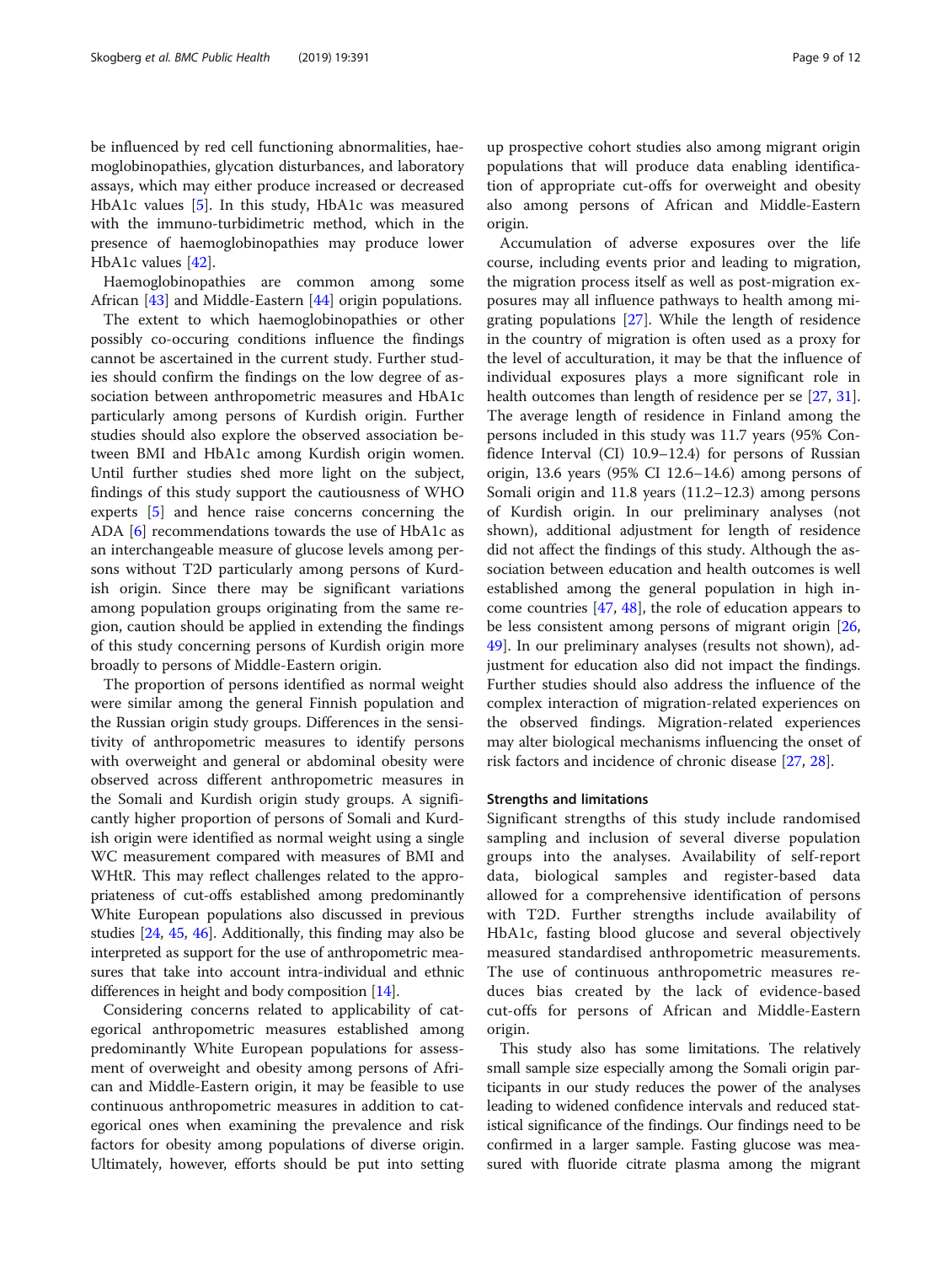<span id="page-9-0"></span>origin population and with serum among the general Finnish population. While standardization procedures have been taken to reduce the measurement bias, serum samples tend to produce slightly lower glucose values than plasma glucose [\[50](#page-11-0)]. Following internal analysis conducted at the National Institute for Health and Welfare, plasma glucose produced approximately 8% higher values than serum (data not published). Therefore, higher fasting glucose values observed among the Maamu Study compared with Health 2011 Survey participants may be influenced by differences in methodologies. A positive interaction between age and anthropometric measures in relation to HbA1c as well as fasting blood glucose was found in some of the study groups. Whether this finding is attributable to sample size restrictions or to actual differences by age group in some of the study populations should be confirmed in a larger sample.

There is a minor possibility of misclassification of participants of this study as belonging to a certain group as the Health 2011 Survey data did not include information on the country of birth, only mother tongue. Mother tongue alone is an insufficiently reliable determinant of first-generation migrants who were included into the sample of the Maamu Study. However, the proportion of those speaking other languages than Finnish or Swedish, which are the two official languages in Finland, was very low among the Health 2011 Survey participants included into this study  $\left( < 2\% \right)$ . Out of altogether 11 who spoke a language other than Finnish or Swedish, two persons spoke Russian, none spoke Somali and one spoke Kurdish as their mother tongue. Therefore, it is highly unlikely that this had significant influence on the findings concerning comparison of migrant origin population of the Maamu Study with the general Finnish population of the Health 2011 Survey.

## Conclusions

In conclusion, we found a low degree of association between age, sex and anthropometric measures and HbA1c among persons of Kurdish origin. In contrast, a similar degree of association was observed for age, sex and fasting blood glucose in this study group as in the general population. Based on this observation, use of HbA1c as an indicator of glucose levels appears to be limited among persons of Kurdish origin in the current study. Further studies should explore the underlying mechanisms for this observation. Possible sex differences in the degree of the association between anthropometric measures and glucose indices should also be explored. The degree of the association between anthropometrics and HbA1c also needs to be explored in more detail among persons of Somali origin.

## Additional files

[Additional file 1:](https://doi.org/10.1186/s12889-019-6698-0) Figure S1. Association between anthropometric measures and glycated haemoglobin (HbA1c) among men. The association between anthropometric measures (body mass index, waist-to-height ratio, waist-to-hip ratio and waist circumference) among men of Russian, Somali and Kurdish origin and the general Finnish population. (TIFF 14668 kb)

[Additional file 2:](https://doi.org/10.1186/s12889-019-6698-0) Figure S2. Association between anthropometric measures and glycated haemoglobin (HbA1c) among women. The association between anthropometric measures (body mass index, waist-to-height ratio, waist-to-hip ratio and waist circumference) among women of Russian, Somali and Kurdish origin and the general Finnish population. (TIFF 21117 kb)

[Additional file 3:](https://doi.org/10.1186/s12889-019-6698-0) Table S1. Regression results for the association between continuous anthropometric measures and fasting blood glucose among the studied populations. Age and sex adjusted regression results for the association between continuous anthropometric measures (body mass index, waist-to-height ratio, waist-to-hip ratio and waist circumference) and fasting blood glucose among persons of Russian, Somali and Kurdish origin and persons belonging to the general Finnish population. Table S2. Regression results for the association between continuous anthropometric measures and glycated haemoglobin (HbA1c) among the studied populations. Age and sex adjusted regression results for the association between continuous anthropometric measures (body mass index, waist-toheight ratio, waist-to-hip ratio and waist circumference) and HbA1c among persons of Russian, Somali and Kurdish origin and persons belonging to the general Finnish population. Table S3. Regression results for the association between categorical anthropometric measures and fasting blood glucose among the studied populations. Age and sex adjusted regression results for the association between categorical anthropometric measures (body mass index, waist-to-height ratio, waist-to-hip ratio and waist circumference) and fasting blood glucose among persons of Russian, Somali and Kurdish origin and persons belonging to the general Finnish population. Table S4. Regression results for the association between categorical anthropometric measures and glycated haemoglobin (HbA1c) among the studied populations. Age and sex adjusted regression results for the association between categorical anthropometric measures (body mass index, waist-toheight ratio, waist-to-hip ratio and waist circumference) and HbA1c among persons of Russian, Somali and Kurdish origin and persons belonging to the general Finnish population. (DOC 251 kb)

#### Abbreviations

95% CI: 95% Confidence Interval; BMI: Body mass index; FG: Fasting glucose; HbA1c: Glycated haemoglobin; ICD-10: International Classification of Diseases; Maamu Study: Migrant Health and Wellbeing Study; R<sup>2</sup>: Coefficients of determination; ref. group: Reference group (the general Finnish population); T2D: Type 2 diabetes; WC: Waist circumference; WHR: Waist-to-hip ratio; WtHR: Waist-to-height ratio

#### Acknowledgements

The authors would like to thank all the participants, fieldwork personnel and experts involved in the Maamu Survey. The authors would also like to thank the laboratory manager Jouko Sundvall for providing important expertise concerning laboratory measures and methods of HbA1c and fasting blood glucose employed in the Maamu Study and the Health 2011 Study.

#### Funding

This work was funded by the Doctoral Programme in Population Health, University of Helsinki, Finland. The funding body did not have any role in the design of the study, in the collection, analysis, and interpretation of the data, nor in writing the manuscript.

#### Availability of data and materials

The Migrant Health and Wellbeing Study and the Health 2011 Survey data analysed in the current study is available upon request from the data holder, which is the National Institute for Health and Welfare, Finland. An accepted research plan is required before data can be shared. For additional information please refer to: [https://thl.fi/en/web/thlfi-en/research-and-expertwork/](https://thl.fi/en/web/thlfi-en/research-and-expertwork/population-studies/migrant-health-and-wellbeing-study-maamu-/information-for-researchers)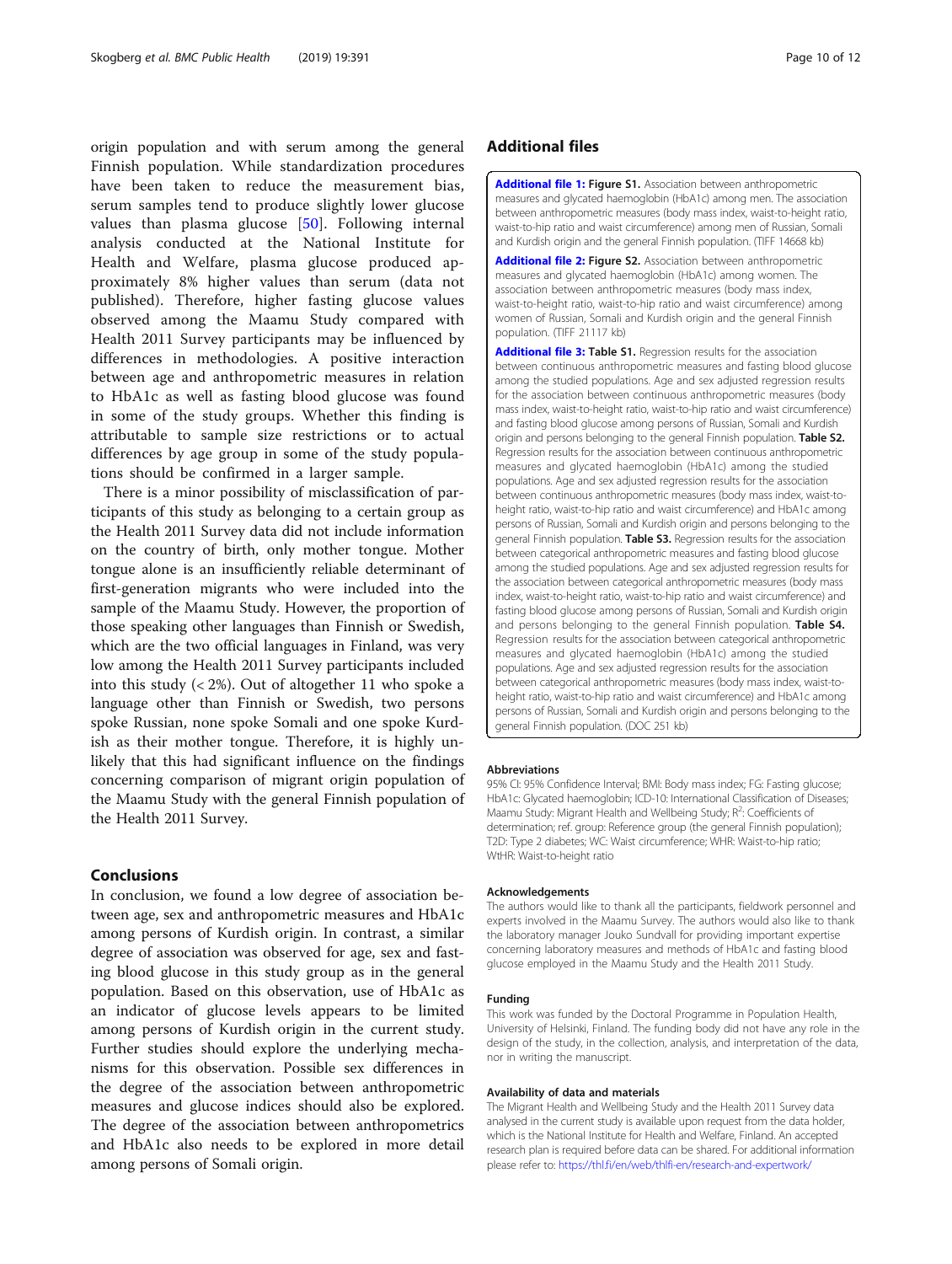<span id="page-10-0"></span>[population-studies/migrant-health-and-wellbeing-study-maamu-/information](https://thl.fi/en/web/thlfi-en/research-and-expertwork/population-studies/migrant-health-and-wellbeing-study-maamu-/information-for-researchers)[for-researchers](https://thl.fi/en/web/thlfi-en/research-and-expertwork/population-studies/migrant-health-and-wellbeing-study-maamu-/information-for-researchers).

### Authors' contributions

NS conducted the regression analyses in Tables [1](#page-4-0), [2](#page-5-0), [3](#page-7-0) and [4,](#page-7-0) calculated coefficients of determination and drafted the first version of the manuscript. EL calculated the interactions for the association between anthropometric measures and HbA1c as well as fasting glucose. EL also calculated the ß-coefficients for the association between continuous anthropometric measures and HbA1c. PK, TL and AL contributed to conceptualising the study design, data interpretation and provided a critical review of the manuscript. EL and TH critically revised the statistical methods used in the study and contributed to data interpretation. All authors read and approved the final manuscript.

#### Ethics approval and consent to participate

All participants gave written informed consent. Both surveys were approved by the Coordinating Ethics Committee of the Helsinki and Uusimaa Hospital District (Maamu Study reference number: 325/13/03/00/09 and Health 2011 Survey reference number: 45/13/03/00/11).

## Consent for publication

Not applicable.

## Competing interests

The authors declare that they have no competing interests.

## Publisher's Note

Springer Nature remains neutral with regard to jurisdictional claims in published maps and institutional affiliations.

#### Author details

<sup>1</sup>Department of Welfare, National Institute for Health and Welfare, Mannerheimintie 166, PL 30, 00271 Helsinki, Finland. <sup>2</sup>Department of Public Health Solutions, National Institute for Health and Welfare, Mannerheimintie 166, PL 30, 00271 Helsinki, Finland. <sup>3</sup>Institute of Public Health and Clinical Nutrition, University of Eastern Finland, PL 1627, 70211 Kuopio, Finland. <sup>4</sup>Joint municipal authority for North Karelia social and health services, Tikkamäentie 16, 80210 Joensuu, Finland.

### Received: 23 September 2018 Accepted: 25 March 2019 Published online: 11 April 2019

#### References

- 1. Chatterjee S, Khunti K, Davies MJ. Type 2 diabetes. Lancet. 2017;389(10085): 2239–51.
- 2. Tabak AG, Herder C, Rathmann W, Brunner EJ, Kivimaki M. Prediabetes: a high-risk state for diabetes development. Lancet. 2012;379(9833):2279–90.
- 3. Krentz AJ. Insulin resistance. BMJ. 1996;313(7069):1385–9. 4. World Health Organisation. Obesity: preventing and managing the global
- epidemic. WHO technical report series no. 894. Geneva: WHO; 2000. 5. World Health Organisation. Use of Glycated Haemoglobin (HbA1c) in the
- diagnosis of diabetes mellitus. Abbreviated report of the WHO consultation 2011(WHO/NMH/CHP/CPM/11.1).
- 6. American Diabetes Association. 2. Classification and Diagnosis of Diabetes. Standards of medical Care in Diabetes-2018. Diabetes Care. 2018;41(Suppl 1):S13–27.
- 7. Herman WH, Cohen RM. Racial and ethnic differences in the relationship between HbA1c and blood glucose: implications for the diagnosis of diabetes. J Clin Endocrinol Metab. 2012 Apr;97(4):1067–72.
- Hare MJ, Magliano DJ, Zimmet PZ, Soderberg S, Joonas N, Pauvaday V, et al. Glucose-independent ethnic differences in HbA1c in people without known diabetes. Diabetes Care. 2013 Jun;36(6):1534–40.
- 9. Ghazanfari Z, Haghdoost AA, Alizadeh SM, Atapour J, Zolala F. A comparison of HbA1c and fasting blood sugar tests in general population. Int J Prev Med. 2010 Summer;1(3):187–94.
- 10. Seidell JC. Time trends in obesity: an epidemiological perspective. Horm Metab Res. 1997;29(4):155–8.
- 11. Lindstrom J, Tuomilehto J. The diabetes risk score: a practical tool to predict type 2 diabetes risk. Diabetes Care. 2003 Mar;26(3):725–31.
- 12. Ashwell M, Gibson S. Waist to height ratio is a simple and effective obesity screening tool for cardiovascular risk factors: analysis of data from the British National Diet and Nutrition Survey of adults aged 19-64 years. Obes Facts. 2009;2(2):97–103.
- 13. Ashwell M, Gunn P, Gibson S. Waist-to-height ratio is a better screening tool than waist circumference and BMI for adult cardiometabolic risk factors: systematic review and meta-analysis. Obes Rev. 2012;13(3):275–86.
- 14. Ashwell M, Gibson S. Waist-to-height ratio as an indicator of 'early health risk': simpler and more predictive than using a 'matrix' based on BMI and waist circumference. BMJ Open. 2016;6(3):e010159–2015–010159.
- 15. Nguyen NT, Nguyen XM, Lane J, Wang P. Relationship between obesity and diabetes in a US adult population: findings from the National Health and nutrition examination survey, 1999-2006. Obes Surg. 2011;21(3):351–5.
- 16. Skogberg N, Laatikainen T, Lundqvist A, Lilja E, Harkanen T, Koponen P. Which anthropometric measures best indicate type 2 diabetes among Russian, Somali and Kurdish origin migrants in Finland? A cross-sectional study. BMJ Open. 2018;8(5):e019166–2017–019166.
- 17. Bennet L, Nilsson PM. Country of birth modifies the associations of body mass and hemoglobin A1c with office blood pressure in middle eastern immigrants and native swedes. J Hypertens. 2014;32(12):2362–70 discussion 2370.
- 18. Meeks KA, Stronks K, Beune EJ, Adeyemo A, Henneman P, Mannens MM, et al. Prevalence of type 2 diabetes and its association with measures of body composition among African residents in the Netherlands--the HELIUS study. Diabetes Res Clin Pract. 2015;110(2):137–46.
- 19. Tillin T, Sattar N, Godsland IF, Hughes AD, Chaturvedi N, Forouhi NG. Ethnicity-specific obesity cut-points in the development of type 2 diabetes a prospective study including three ethnic groups in the United Kingdom. Diabet Med. 2015;32(2):226–34.
- 20. Glans F, Elgzyri T, Shaat N, Lindholm E, Apelqvist J, Groop L. Immigrants from the middle-east have a different form of type 2 diabetes compared with Swedish patients. Diabet Med. 2008;25(3):303–7.
- 21. Bennet L, Groop L, Lindblad U, Agardh CD, Franks PW. Ethnicity is an independent risk indicator when estimating diabetes risk with FINDRISC scores: a cross sectional study comparing immigrants from the Middle East and native swedes. Prim Care Diabetes. 2014;8(3):231–8.
- 22. Bennet L, Agardh CD, Lindblad U. Cardiovascular disease in relation to diabetes status in immigrants from the Middle East compared to native swedes: a cross-sectional study. BMC Public Health. 2013;5(13):1133–2458- 13-1133.
- 23. Meeks KAC, Henneman P, Venema A, Burr T, Galbete C, Danquah I, et al. An epigenome-wide association study in whole blood of measures of adiposity among Ghanaians: the RODAM study. Clin Epigenetics. 2017;9:103.
- 24. Bennet L, Stenkula K, Cushman SW, Brismar K. BMI and waist circumference cut-offs for corresponding levels of insulin sensitivity in a middle eastern immigrant versus a native Swedish population - the MEDIM population based study. BMC Public Health. 2016;16(1):1242.
- 25. Sumner AE. The relationship of body fat to metabolic disease: influence of sex and ethnicity. Gend Med. 2008 Dec;5(4):361–71.
- 26. Skogberg N, Laatikainen T, Jula A, Harkanen T, Vartiainen E, Koponen P. Contribution of sociodemographic and lifestyle-related factors to the differences in metabolic syndrome among Russian, Somali and Kurdish migrants compared with Finns. Int J Cardiol. 2017;232:63–9.
- 27. Spallek J, Zeeb H, Razum O. What do we have to know from migrants' past exposures to understand their health status? A life course approach. Emerg Themes Epidemiol. 2011;8(1):6.
- 28. Agyemang C, de-Graft Aikins A, Bhopal R. Ethnicity and cardiovascular health research: pushing the boundaries by including comparison populations in the countries of origin. Ethn Health. 2012;17(6):579–96.
- 29. Bennet L, Groop L, Franks PW. Ethnic differences in the contribution of insulin action and secretion to type 2 diabetes in immigrants from the Middle East compared to native swedes. Diabetes Res Clin Pract. 2014;105(1):79–87.
- 30. Vandenheede H, Deboosere P, Stirbu I, Agyemang CO, Harding S, Juel K, et al. Migrant mortality from diabetes mellitus across Europe: the importance of socio-economic change. Eur J Epidemiol. 2012 Feb;27(2):109–17.
- 31. Commission on Social Determinants of Health. A conceptual framework for action on the social determinants of Health. Geneva: World Health Organization. Accessed on 18 June 2018 from [http://www.who.int/](http://www.who.int/sdhconference/resources/ConceptualframeworkforactiononSDH_eng.pdf) [sdhconference/resources/ConceptualframeworkforactiononSDH\\_eng.pdf.](http://www.who.int/sdhconference/resources/ConceptualframeworkforactiononSDH_eng.pdf) 2010
- 32. Tillin T, Hughes AD, Wang Q, Wurtz P, Ala-Korpela M, Sattar N, et al. Diabetes risk and amino acid profiles: cross-sectional and prospective